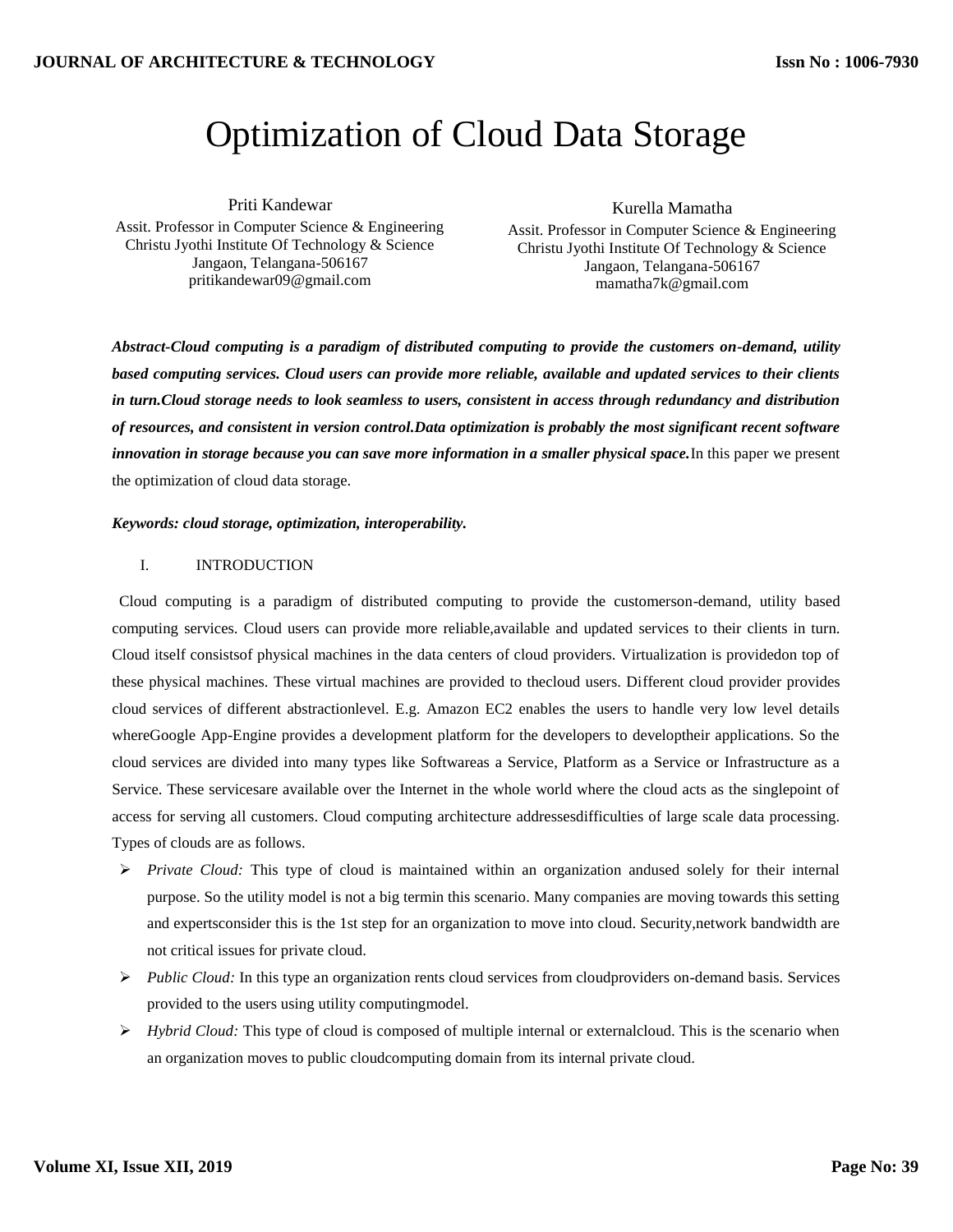#### *A) View Points*

#### *1. Cloud Providers' Point Of View*

- Most of the data centers today are underutilized. They are mostly 15%utilized. These data centers need spare capacity just to cope with thehuge spikes that sometimes get in the server usage. Large companieshaving those data centers can easily rent those computing power to other
- Organizations and get profit out of it and also make the resources neededfor running data center (like power) utilized properly.
- Companies having large data centers have already deployed the resourcesand to provide cloud services they would need very little investment andthe cost would be incremental.

#### *2. Cloud Users' Point Of View*

- Cloud users need not to take care about the hardware and software theyuse and also they don't have to be worried about maintenance. The usersare no longer tied to someone traditional system.
- Virtualization technology gives the illusion to the users that they arehaving all the resources available.
- Cloud users can use the resources on demand basis and pay as much asthey use. So the users can plan well for reducing their usage to minimizetheir expenditure.
- Scalability is one of the major advantages to cloud users. Scalability isprovided dynamically to the users. Users get as much resources as theyneed. Thus this model perfectly \_ts in the management of rare spikes inthe demand.
	- *B) Interoperability and Quality of Service*

As cloud computing becomes popular and competition between CSPsincrease, the customers should have the freedom to switch betweenservice providers for ensuring sectoral growth. The customers shouldnot be locked on a single cloud provider[1]. This would give customersthe freedom to switch providers as their computing needs grow orshrink, and the ability to build more complex business applications tooptimize their business requirements.

The ability to have multiple machines sharing resources on a singlephysical server and the ability to treat a machine as a file opens upnew possibilities. Virtualization is a first step toward movingapplications to the cloud. While, the lack of standards isn't stoppingcustomers from moving to the cloud, it is likely to slow them down.Interoperability and standardization is a major concern after securitytowards faster adaptation of cloud.

*Interoperability* is essentially the ability to communicate acrossdifferent systems. It requires that the communicated information isunderstood by the receiving system. In cloud computing, it means theability to write code that works with more than one cloud serviceprovider simultaneously, regardless of differences between theproviders.

*Portability* is the ability to run components or systemwritten for one environment in another environment; this includesboth software and hardware requirements.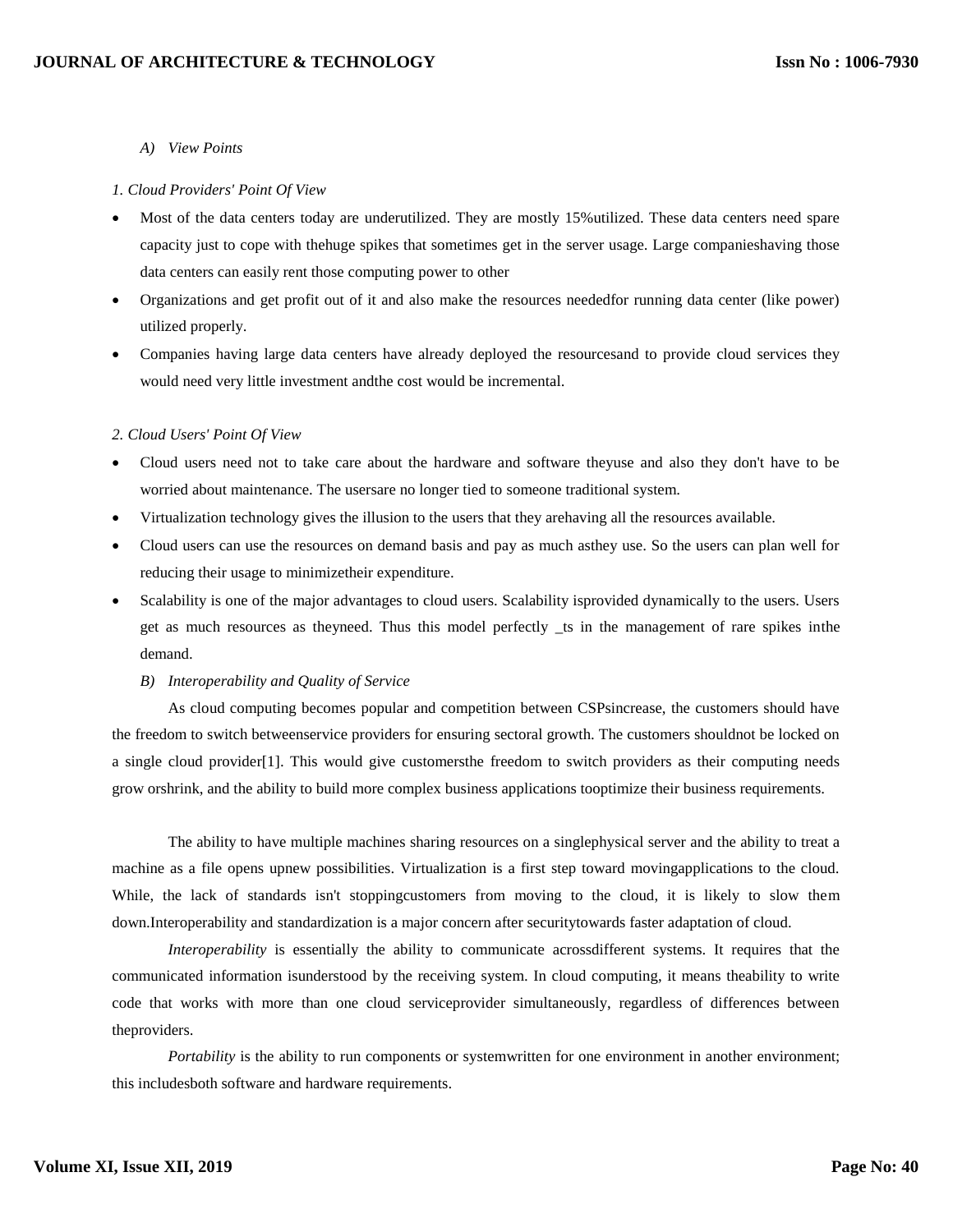## **JOURNAL OF ARCHITECTURE & TECHNOLOGY**

*Need for interoperability:* Every cloud Service provider creates its ownprocesses for a user or application interaction with the cloud leadingto cloud Application Programming Interface (API) propagation. It leadsto the issues such as vendor lock-in, portability and inflexibility to usemultiple vendors in the cloud including the inability to use anorganization's own data center resources seamlessly[6]. There is a needfor consistent data handling and predictable performance acrossdisparate cloud providers within a cloud ecosystem enabling hybridcloud. Such scenarios give rise to interoperability issues at business, security and functional interfaces [2].

# II. CLOUD STORAGE

Enterprise-level cloud data storage is built on a virtualized infrastructure of easy-to-access interfaces, fast and reliable scalability (in both directions), and the ability to keep multiple clients' data in the same place but totally separated, and, in some instances, the ability to measure how much storage a client uses. Cloud storage used to be object storage (i.e. it manages data as objects), but now it extends to methods like block storage (i.e. it manages data as blocks within sectors and tracks) [3]. Cloud storage needs to look seamless to users, consistent in access through redundancy and distribution of resources, and consistent in version control. The data is stored in logical pools; physical storage resources are aggregated into storage pools and the logical storage is created from those storage pools [5].

Scalability must be provided not only for the storage itself (functionality scaling) but also the bandwidth to the storage (load scaling). Another key feature of cloud storage is geographic distribution of data (geographic scalability), allowing the data to be nearest the users over a set of cloud storage data centers (via migration). For read-only data, replication and distribution are also possible (as is done using content delivery networks). This is shown in Figure 1.



Figure1.scalability of cloud storage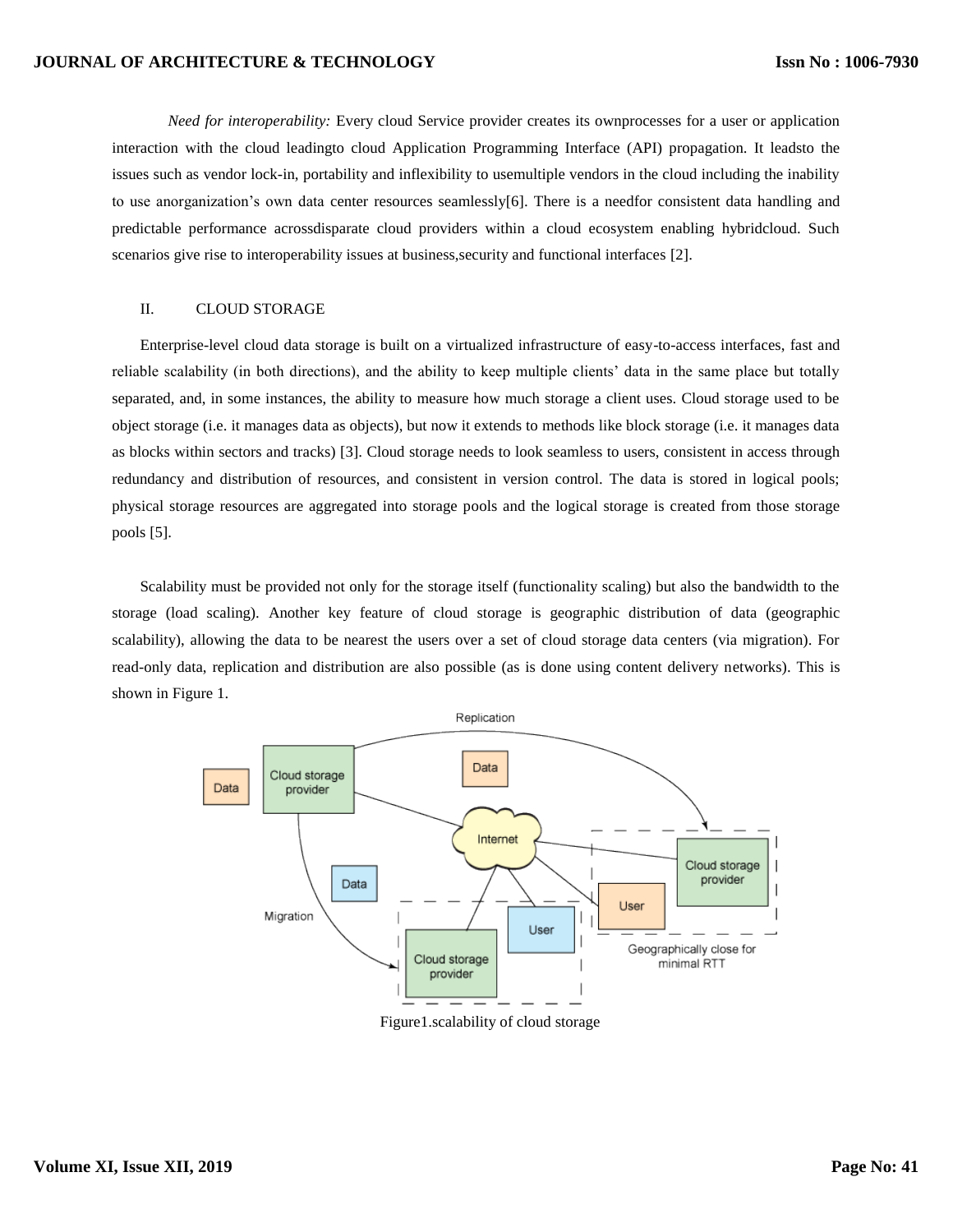## *A) Cloud-Optimized Storage*

The major method for optimizing storage for a cloud system isoptimizing the data. Data optimization is probably the most significant recent software innovation in storage because you can save more information in a smaller physical space. The three tools of data optimization are deduplication, compression, and thin provisioning.

#### *Deduplication*

Cloud computing is a paradigm shift in the Internet technology. Datadeduplication can save storage space and reduce the amount of bandwidth of data transfer.Data deduplication often called intelligent compression or singleinstance storage is a process that eliminates redundant copies of data and reduces storage overhead. Data deduplicationtechniques ensure that only one unique instance of data is retained on storage media, such as disk, flash or tape.

#### *Compression*

Storage space, such as that provided by computer hard drives, comes at a price. Compressing data files allows you to store more files in the storage space you have available.

#### *Thin Provisioning*

Thin provisioning is a storage area network (SAN) management process where the storage capacity for a device is reserved and allocated on demand through a shared storage pool. Thin provisioning is also known as virtual provisioning. However, thin provisioning relates to physical computing environments.Cloud provisioning is the allocation of a cloud provider's resources and services to a customer. The growing catalog of cloud services that customers can. Provision includes infrastructure as a service, software as a service and platform as a service, in public or private cloud environments.

# III. CLOUD STORAGE ADVANTAGES

Companies need only pay for the storage they actually use, typically an average of consumption during a month. This does not mean that cloud storage is less expensive, only that it incurs operating expenses rather than capital expenses.

Businesses using cloud storage can cut their energy consumption by up to 70% making them a more green business. Also at the vendor level they are dealing with higher levels of energy so they will be more equipped with managing it in order to keep their own costs down as well [4].

Organizations can choose between off-premises and on-premises cloud storage options, or a mixture of the two options, depending on relevant decision criteria that is complementary to initial direct cost savings potential; for instance, continuity of operations, disaster recovery, security, and records retention laws, regulations, and policies.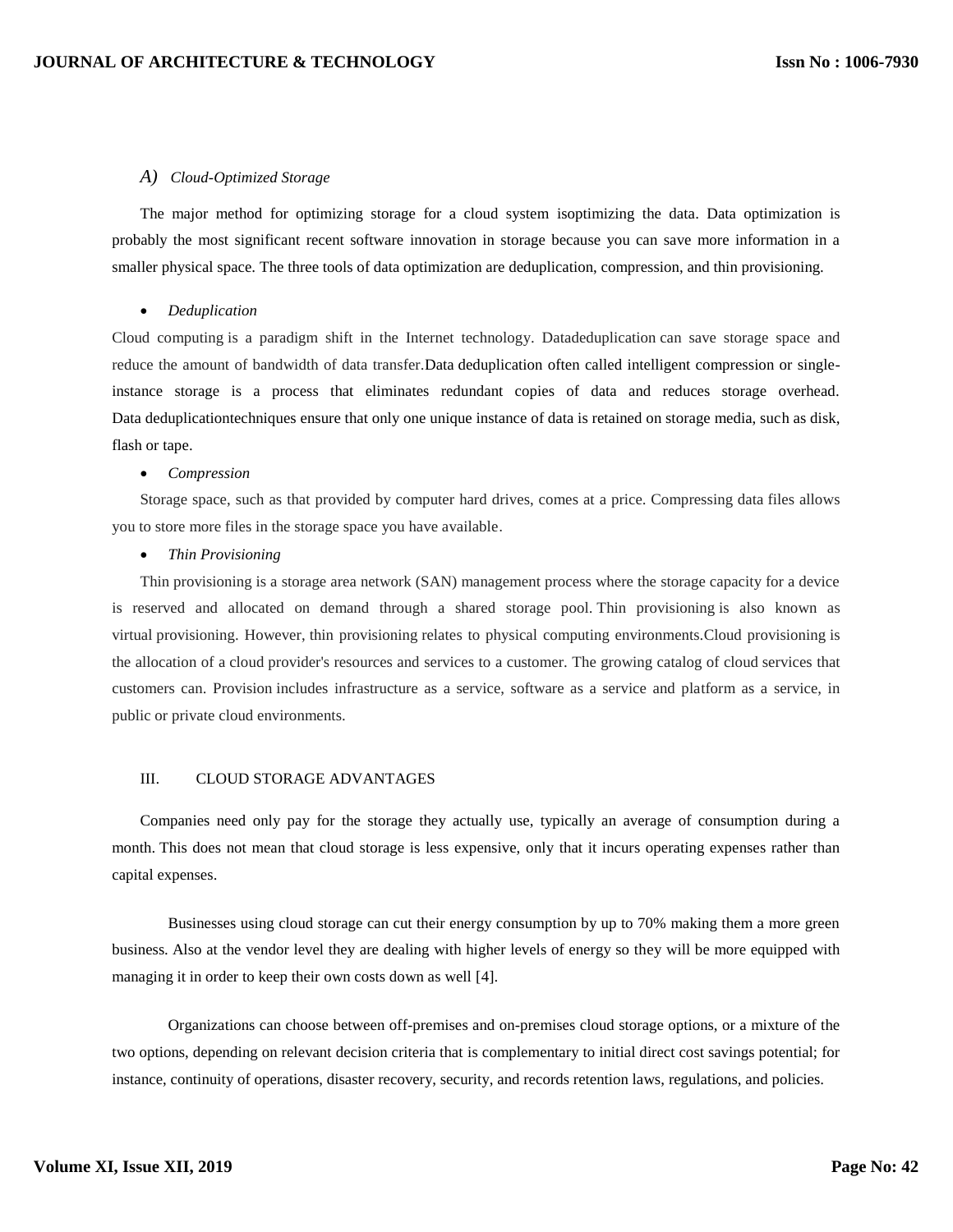## **JOURNAL OF ARCHITECTURE & TECHNOLOGY**

Storage availability and [data protection](https://en.wikipedia.org/wiki/Data_protection) is intrinsic to object storage architecture, so depending on the application, the additional technology, and effort and cost to add availability and protection can be eliminated.

Storage maintenance tasks, such as purchasing additional storage capacity, are offloaded to the responsibility of a service provider.

Cloud storage provides users with immediate access to a broad range of resources and applications hosted in the infrastructure of another organization via a web service interface.

Cloud storage can be used for copying [virtual machine images](https://en.wikipedia.org/wiki/Virtual_machine_image) from the cloud to on-premises locations or to import a virtual machine image from an on-premises location to the cloud image library. In addition, cloud storage can be used to move virtual machine images between user accounts or between data centers.

Cloud storage can be used as natural disaster proof backup, as normally there are 2 or 3 different backup servers located in different places around the globe.

## IV. CONCLUSION

In cloud Data storage is no longer a warehousing issue; implicit in the new world of data everywhere is the implied ability to find, access, and use that data in an efficient manner. Much of that data exists on a cloud, so you need to know how to make sure data storage is optimized and doesn't become a weak link in your cloud platform. Storage techniques and software tools can help you achieve data and database optimization, and help to manage virtualized data storage through the software layer. This article explores what storage optimization tools can do for you.

# **REFERENCES**

[1] N. Loutas, E. Kamateri, F. Bosi and K. Tarabanis, "Cloud Computing Interoperability:the state of play," in *IEEE Third international conference on cloud computing technology and science*, 2011.

[2] Narendra, N. C., Koorapati, K., and Ujja, V. (2015). "Towards cloud-based decentralized storage for internet of things data", IEEE International conference on cloud computing in emerging markets.

[3] Xu, L., Chen, W., Wang, Z., and Yang, S. (2012). "Smart-drs: A strategy of dynamic resource scheduling in cloud data center", IEEE International conference on cluster computing workshops .

[4] Beloglazov, A. and Buyya, R. (2010). "Energy efficient resource management in virtualized cloud data centers", 10th IEEE/ACM international conference on cluster, cloud and grid computing.

[5] J. McKendrick, "Does Platform as a Service have interoperability issues?," 24 May 2010. [Online]. Available: http://www.zdnet.com/article/does-platform-as-a-service-have-interoperability-issues/